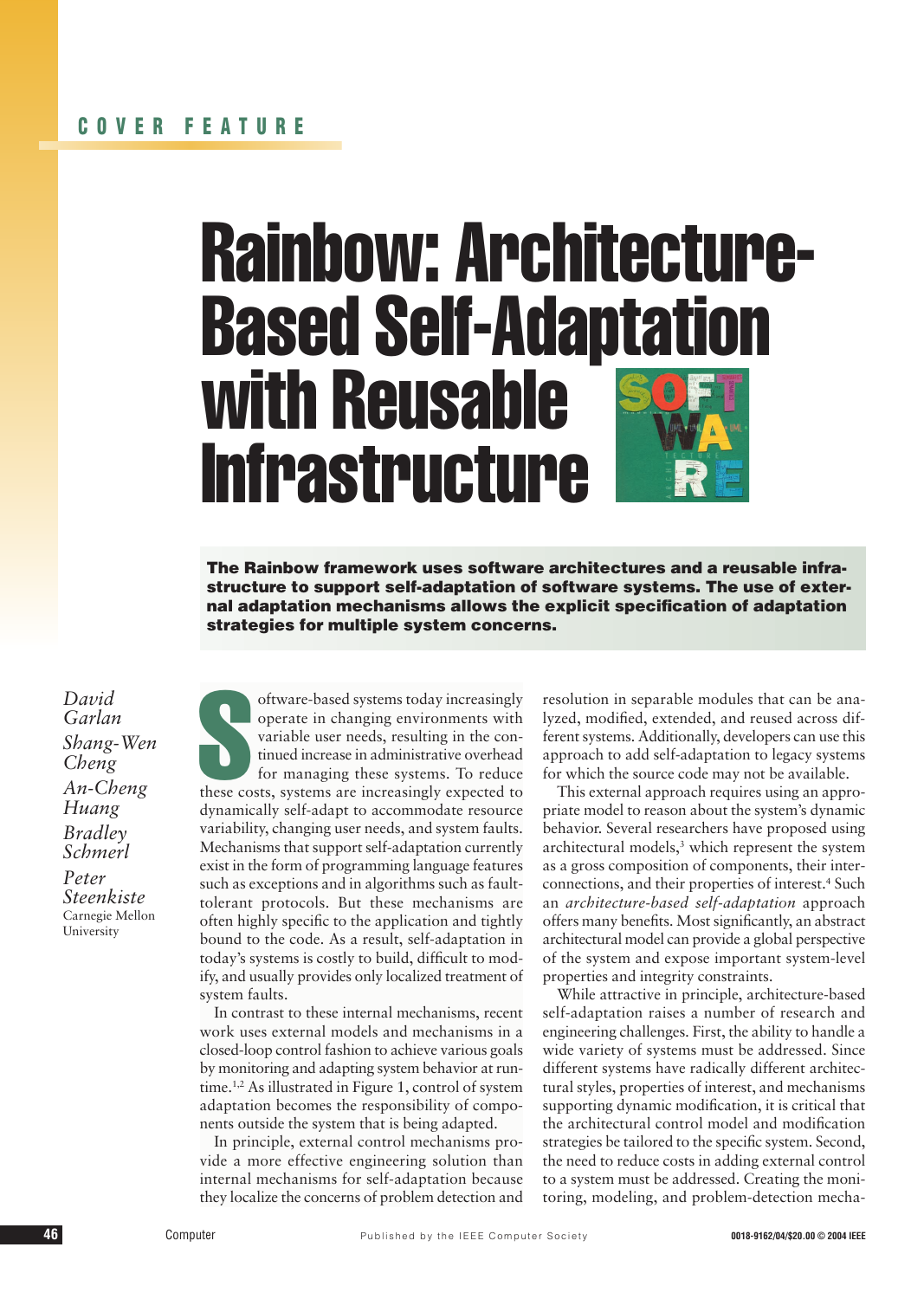

nisms from scratch for each new system would render the approach prohibitively expensive.

Our Rainbow framework attempts to address both problems. By adopting an architecture-based approach, it provides reusable infrastructure together with mechanisms for specializing that infrastructure to the needs of specific systems. These specialization mechanisms let the developer of self-adaptation capabilities choose what aspects of the system to model and monitor, what conditions should trigger adaptation, and how to adapt the system.

### **THE RAINBOW FRAMEWORK**

Figure 2 shows the Rainbow framework's control loop for self-adaptation. Rainbow uses an abstract architectural model to monitor an executing system's runtime properties, evaluates the model for constraint violation, and—if a problem occurs—performs global- and module-level adaptations on the running system.

#### **Software architectures**

Rainbow adopts a standard view of software architecture that is typically used today at design time to characterize a system to be built. Specifically, an architecture is represented as a graph of interacting computational elements.4 Nodes in the graph, called *components*, represent the system's principal computational elements and data stores, including clients, servers, databases, and user interfaces. Arcs, called *connectors*, represent the pathways for interaction between the components. Additionally, architectural elements may be annotated with various properties, such as expected throughputs, latencies, and protocols of interaction. Components themselves may represent complex systems, which are represented hierarchically as subarchitectures.

However, unlike traditional uses of software architecture as strictly a design-time artifact, Rainbow includes a system's architectural model in its runtime system. In particular, developers of self-adaptation capabilities use a system's software architectural model to monitor and reason about the system. Using a system's architecture as a control model for self-adaptation holds promise in several areas. As an abstract model, an architecture can provide a global perspective of the system and expose important system-level behaviors and properties. As a locus of high-level system design decisions, an architectural model can make a system's topological and behavioral constraints explicit, establishing an envelope of allowed changes and helping to ensure the validity of a change.

**Figure 1. External control of self-adaptation uses external models to monitor and modify a system dynamically.**



**Figure 2. Rainbow framework. The framework uses an abstract model to monitor an executing system's runtime properties, evaluates the model for constraint violation, and—if a problem occurs—performs adaptations on the running system.** 



**Figure 3. Client-server system software architecture. This model represents the architecture as a hierarchical graph of interacting components.**

Figure 3 shows one example of an architecture in which the components represent Web clients and server clusters. Each server cluster has a subarchi-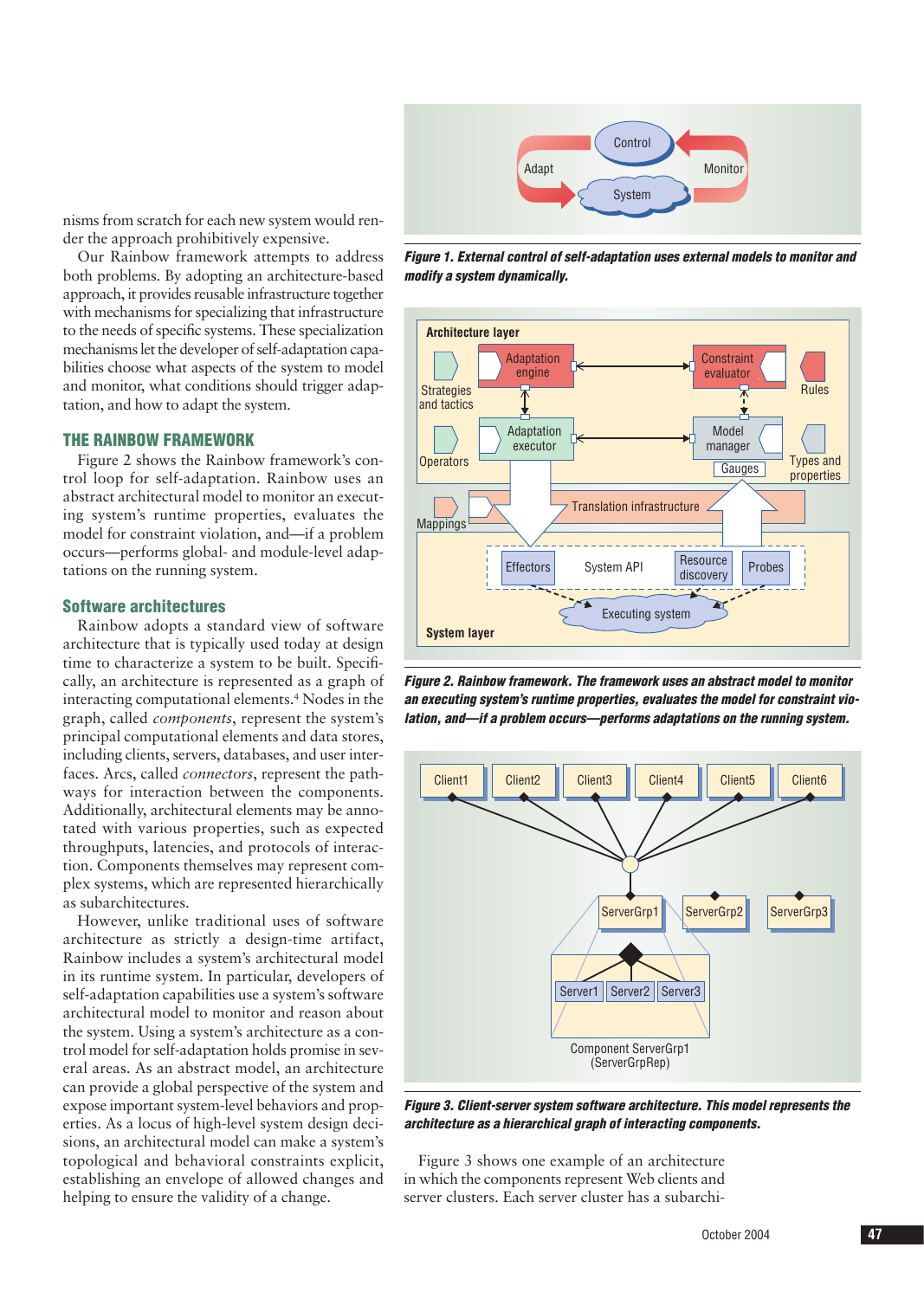**To capture system commonalities, Rainbow adopts the notion of an architectural style, which describes a family of systems related by shared structural and semantic properties.** tecture consisting of one or more server components. This architectural model provides a global perspective on the system by revealing all the components and how they connect. The model also contains important properties such as each server's load, each connection's bandwidth, and the response time experienced by each client.

Further, the model maintains explicit constraints on the architecture that, for example, require each client to connect to exactly one server cluster. The constraints establish an envelope of allowed changes such as ensuring that no future changes to the system leave a client dangling without a connection. A system change is valid only if the

system satisfies the constraints after the change.

### **Reusable Rainbow units**

To fulfill Rainbow's objectives, its various components must be reusable from system to system. To identify what parts of the framework are reusable, and under what circumstances, we divide the framework into an adaptation infrastructure and the system-specific adaptation knowledge. The adaptation infrastructure, divided into system, architecture, and translation layers, provides common functionalities across self-adapting systems and is therefore reusable across all systems, while the adaptation knowledge itself is typically system-specific (Figure 2).

System-layer infrastructure. At this layer, we have defined the system access interface and built an infrastructure that implements it. A system measurement mechanism, realized as *probes*, observes and measures various system states. This low-level system information can be published by or queried from the probes. Additionally, a *resource discovery* mechanism can be queried for new resources based on resource type and other criteria. Finally, an *effector* mechanism carries out the actual system modification.

Architecture-layer infrastructure. At this layer, *gauges* aggregate information from the probes and update the appropriate properties in the architectural model. A *model manager* handles and provides access to the system's architectural model. A *constraint evaluator* checks the model periodically and triggers adaptation if a constraint violation occurs. An *adaptation engine* then determines the course of action and carries out the necessary adaptation.

Translation infrastructure. This infrastructure helps mediate the mapping of information across the abstraction gap from the system to the model and vice versa. A *translation repository* within the infrastructure maintains various mappings that the *translator components*share, for example, to translate an architectural-level element identifier into an IP address or an architectural-level change operator into system-level operations.

System-specific adaptation knowledge. Adding selfadaptation to a system using the functionalities that the adaptation infrastructure provides requires using the system-specific adaptation knowledge to tailor that infrastructure. This knowledge includes the target system's operational model, which defines parameters such as component types and properties, behavioral constraints, and adaptation strategies.

# **Architectural style**

While reusable infrastructure helps reduce the costs of adding self-adaptation to systems, it is also possible to leverage commonalities in system architecture to encapsulate adaptation knowledge for various system classes.

To capture system commonalities, Rainbow adapts the notion of an *architectural style*. Traditionally, the software engineering community has used architectural styles to help encode and express system-specific knowledge.<sup>5</sup> An architectural style characterizes a family of systems related by shared structural and semantic properties. The style is typically defined by four sets of entities:

- *Component and connector types* provide a vocabulary of elements, including components such as Database, Client, Server, and Filter; connectors such as SQL, HTTP, RPC, and Pipe; and component and connector interfaces.
- *Constraints* determine the permitted composition of the elements instantiated from the types. For example, constraints might prohibit cycles in a particular pipe-filter style, or define a compositional pattern such as the starfish arrangement of a blackboard system or a compiler's pipelined decomposition.
- *Properties* are attributes of the component and connector types, and provide analytic, behavioral, or semantic information. For example, load and service time properties might be characteristic of servers in a performance-specific client-server style, while transfer-rate might be a property in a pipe-filter style.
- *Analyses* can be performed on systems built in an appropriate architectural style. Examples include performance analysis using queuing theory in a client-server system, and schedulability analysis for a real-time-oriented style.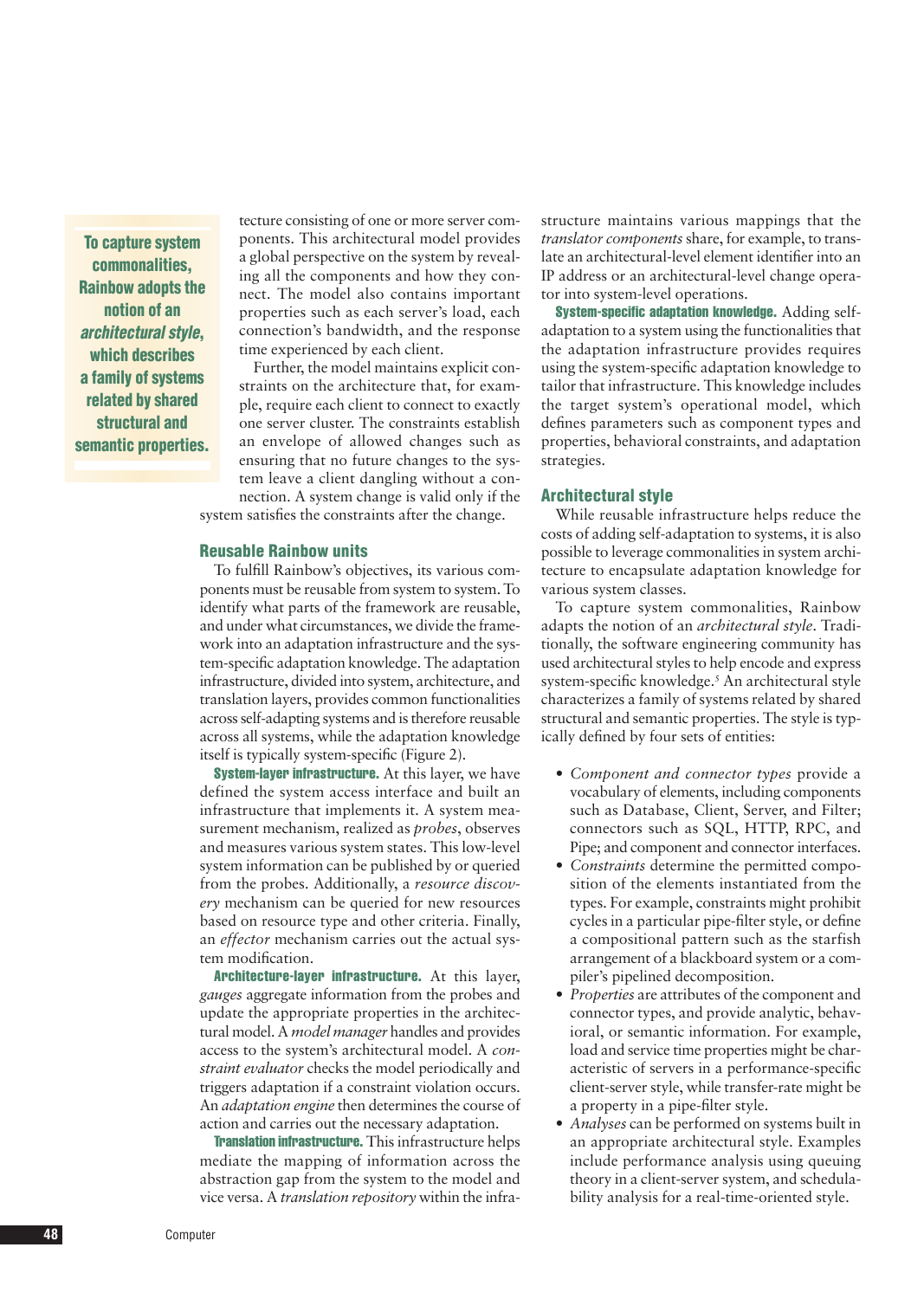These four entity sets primarily capture a system's static attributes. Rainbow extends this notion of architectural style to support runtime adaptation by also capturing the system's dynamic attributes, both in terms of the primitive operations that can be performed on the system to change it dynamically, and how the system can combine those operations to achieve some effect. Specifically, it augments the notion of architectural style with *adaptation operators* and *strategies*, which together determine the system's *adaptation style*.

- *Adaptation operators* determine a set of stylespecific actions that the control infrastructure can perform on a system's elements to alter its configuration. For example, a service coalition style might define the operators AddService or RemoveService to add or remove services from a system configuration in this style.
- *Adaptation strategies* specify the adaptations that can be applied to move a system away from an undesirable condition. For example, a service-coalition system might have a systemwide cost constraint. Upon violating it, an adaptation strategy might progressively replace the most costly service with lowergrade services until the overall cost falls within acceptable bounds. Strategies are defined using—and therefore constrained by—operators and properties.

Although strategies use operators and properties to adapt systems of a particular style, they are designed for particular *system concerns*. A system concern outlines a related set of system requirements—such as performance, cost, or reliability and determines the set of system properties on which self-adaptation should focus, and hence the set of strategies. The system concerns form a subset of the properties in a system's style. For example, a client-server system may have a style that includes load, bandwidth, and cost properties, while a particular performance concern might focus only on the system's load and bandwidth properties.

Adaptation style and system concerns together comprise two important dimensions of variability from system to system. How much of Rainbow's system-specific adaptation knowledge can be reused will depend on how similar two systems are in terms of their styles and system concerns. More specifically, types, properties, adaptation strategies, and operators may be reusable if the two systems have matching styles and concerns. Two case studies help illustrate this concept.

#### **ADAPTATION CASE STUDIES**

The following studies examine two systems with different adaptation styles that share the same system concern. This allows reusing the Rainbow framework across both prototype systems.

#### **Web-based client-server system**

The first case study system consists of a set of Web clients, each of which makes stateless requests of contents from one of several Web server groups, as Figure 3 shows. The client and server components are implemented in Java and provide remote method invocation (RMI) interfaces for the effectors to use in performing adaptation operations. Clients connected to a server group send requests to the group's shared request queue, and servers that belong to the group grab requests from the queue.

The system concern focuses primarily on performance—specifically, the response time the clients experience. A queuing theory analysis of the system identifies that the server load and available bandwidth are two properties that affect the response time. Based on this system concern and analysis, the developer defines a client-server style for the system. The major parts of the style include

- ClientT, ServerT, ServerGroupT, and LinkT *types*;
- ClientT.responseTime, ServerT.load, Server-GroupT.load, and LinkT.bandwidth *properties*; and
- ServerGroupT.addServer() and ClientT.move (ServerGroupT, toGroup) *operators*.

The ServerGroupT.addServer() operator finds and adds an available ServerT to a ServerGroupT to increase the capacity. The ClientT.move (ServerGroupT, toGroup) operator disconnects ClientT from its current ServerGroupT, then connects ClientT to the toGroup ServerGroupT.

Associated with each client is an invariant that checks to see if its perceived response time is less than a predefined maximum response time. If the invariant fails, an adaptation strategy is invoked. An example invariant and adaptation strategy is

```
invariant (self.responseTime < 
          maxResponseTime) 
  !→ responseTimeStrategy(self);
```

```
strategy responseTimeStrategy
```
**Rainbow supports runtime adaptation by also capturing the system's dynamic attributes.**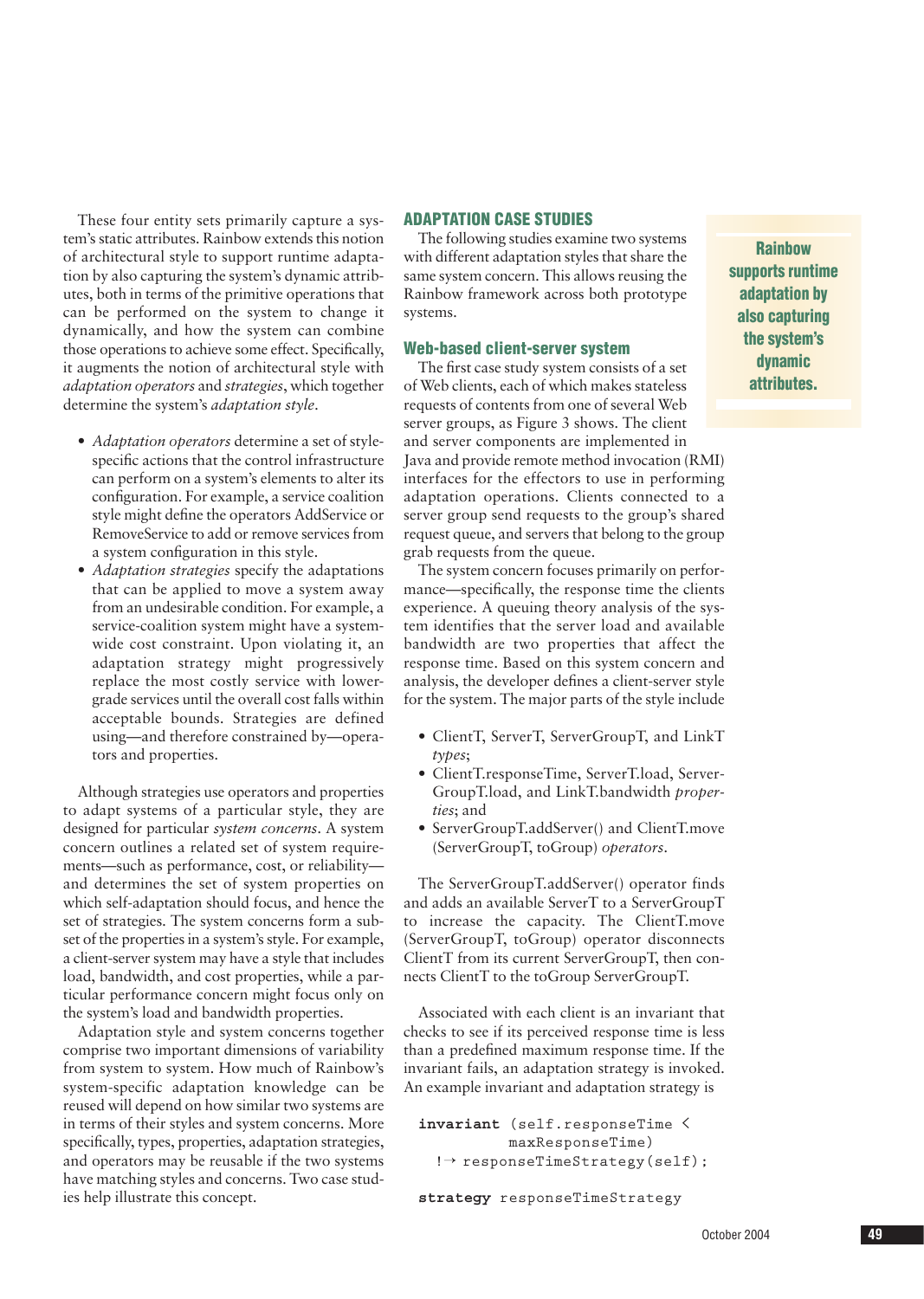

**Figure 4. Videoconferencing adaptation case study. Two participants use Vic/SDR IP multicast videoconferencing tools; two others use NetMeeting, which adopts the H.323 protocol and unicast; while the final participant uses a handheld device running a slightly modified version of Vic.**

```
(ClientT C) {
let G = findConnectedServerGroup
          (C);
if (query("load", G) > 
         maxServerLoad) {
     G.addServer();
      return true;
}
let conn = findConnector(C, G);
if (query("bandwidth", conn) < 
         minBandwidth) {
      let G = findBestServerGroup
          (C);
     C.move(G);
     return true;
  }
return false;
```
In this specification, the invariant defines a predicate that determines whether a client's perceived response time (self.responseTime) is below a threshold (maxResponseTime). If this invariant is violated (indicated by "! $\rightarrow$ "), the adaptation engine executes the strategy responseTimeStrategy.

This strategy first checks to see if the current server group's load exceeds a predefined threshold. If so, the engine adds a server to the group to decrease the load and thus decrease response time. If, however, the available bandwidth between the client and the current server group drops too low, the engine moves the client to another group, resulting in higher available bandwidth and lower response time.

#### **Videoconferencing system**

Figure 4 shows the second system example, a videoconferencing session with five participating users. Two of the participants use the Vic/SDR videoconferencing tools, which use the Session Initiation Protocol (SIP) and IP multicast. Two other participants use NetMeeting, which uses the H.323 protocol and unicast. The final participant uses a handheld device, which runs a slightly modified version of Vic.

Since the handheld device cannot perform protocol negotiation, a handheld proxy (HHP) joins the conferencing session on behalf of the handheld user. A videoconferencing gateway (VGW) that supports both H.323 and SIP translates the protocols for NetMeeting and Vic users. Finally, to allow efficient communication among all participants across wide-area networks, the system uses Narada, an end-system multicast overlay consisting of three proxies, to provide the multicast functionality.

The system concerns here involve both performance and cost. For example, the system seeks to maintain sufficient available bandwidth between the handheld user and the handheld proxy, while keeping the cost of providing the videoconferencing service low. For example, if only one NetMeeting user remains online, the system should switch to a low-cost gateway. The developers define a videoconferencing style for the system based on these concerns. The major parts of the style include the following:

- VicT, NetMeetingT, HandheldT, GatewayT, HandheldProxyT, ESMProxyT, and ConnectionT *component and connector types*;
- GatewayT.cost, GatewayT.load, and ConnectionT.bandwidth *properties*; and
- HandheldT.move(HandheldProxyT, toHHP) and NetMeetingT.move(GatewayT, toVGW) *operators*.

In this case, the HandheldT.move(Handheld-ProxyT, toHHP) operator switches the handheld user to a new handheld proxy, while the NetMeetingT. move(GatewayT, toVGW) operator switches the NetMeeting user to a new video gateway.

Two sample adaptation strategies specify the desired adaptive behavior:

**}**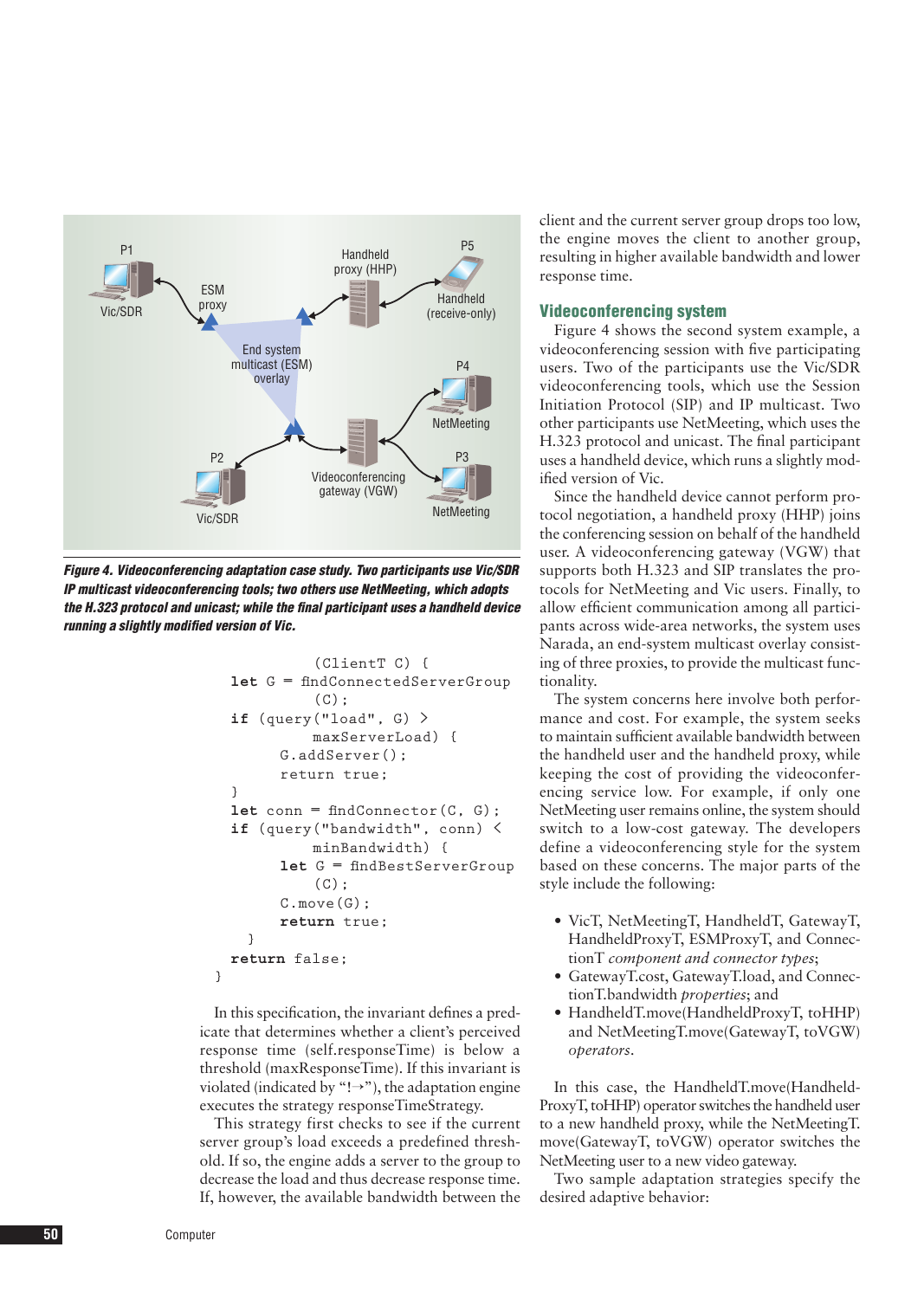```
invariant (bandwidthToHHP (self) 
         > minHHBandwidth)
  !→ HHBandwidthStrategy(self);
```

```
invariant (self.cost / 
         numberOfNMusers < 
         maxVGWUnitCost) 
  !→ VGWCostStrategy(self);
```

```
strategy HHBandwidthStrategy 
          (HandheldT HH) {
 let HHP1 = findBestHHP(HH);
 HH.move(HHP1);
 return true;
```

```
}
```

```
strategy VGWCostStrategy 
          (GatewayT VGW) {
 let VGW1 = the gateway with the 
          lowest cost that
          can handle the 
          current load;
 if ((query("cost", VGW1) / 
          numberofNMusers)
     < maxVGWUnitCost) {
    foreach NetMeeting user U of 
          VGW {
     U.move(VGW1);
    }
   return true;
  }
 return false;
}
```
The first invariant is associated with components of type HandheldT, while the second invariant is associated with components of type GatewayT.

At runtime, when either invariant is violated, the adaptation engine executes the corresponding adaptation strategy. For example, when the available bandwidth between the handheld user and the handheld proxy drops too low, the engine moves the handheld user to a better handheld proxy.

When the unit cost of the gateway VGW becomes too high—for example, when a NetMeeting user leaves the session—the engine switches the NetMeeting users connected to VGW to the lowest-cost gateway that can handle the load.

A conflict between concerns of performance and cost is possible, such as when an adaptation pushes the system's total service cost above a maximum threshold. Although not addressed here, a com-

posite utility function can help resolve such conflicts.

#### **Reuse analysis**

Several reuse issues can be better understood by examining how the two case study systems reuse the adaptation infrastructure's three layers and the various parts of style, which represent the system-specific adaptation knowledge.

System layer infrastructure. This layer consists of three elements: effectors, probes, and resource discovery. *Effectors* are componentspecific: An effector can perform adaptation operations only on one type of system component. For example, a videoconferencing gateway effector can activate and shut down a gateway. Rainbow's system-layer infrastructure provides a reusable interface for accessing the effectors. For example, the adaptation engine/executor can issue an Activate operation by invoking the corresponding function that the system application programming interface (API) provides. The system- layer infrastructure then dispatches the operation to the appropriate effector based on the target component's type. Because the two case study systems do not share any components, their effectors cannot be reused.

The system-layer infrastructure provides *probes* that measure the response time, load, and bandwidth of various system components. Among these, the load and bandwidth probes are reused across the two systems because these two properties are of interest in both systems. Probes support monitoring and querying of information that is used at higher levels of the infrastructure to update model properties. In addition, the adaptation strategies often need to query some additional information, such as the server group load and new gateway's cost.

The adaptation engine needs a *resource discovery* mechanism to find available components to replace existing ones as directed by the adaptation strategy. For example, the first strategy for the videoconferencing system requires the adaptation engine to find the HHP component with the most available bandwidth for the handheld user. The second strategy finds a VGW component that supports both Vic users and NetMeeting users and has the lowest cost. Rainbow's system-layer infrastructure supports resource discovery based on component type and other desired component attributes.

Architecture-layer infrastructure. At the framework's architecture layer, the adaptation style spec-

**At the framework's architecture layer, the adaptation style specifies the model instance's types, properties, and rules.**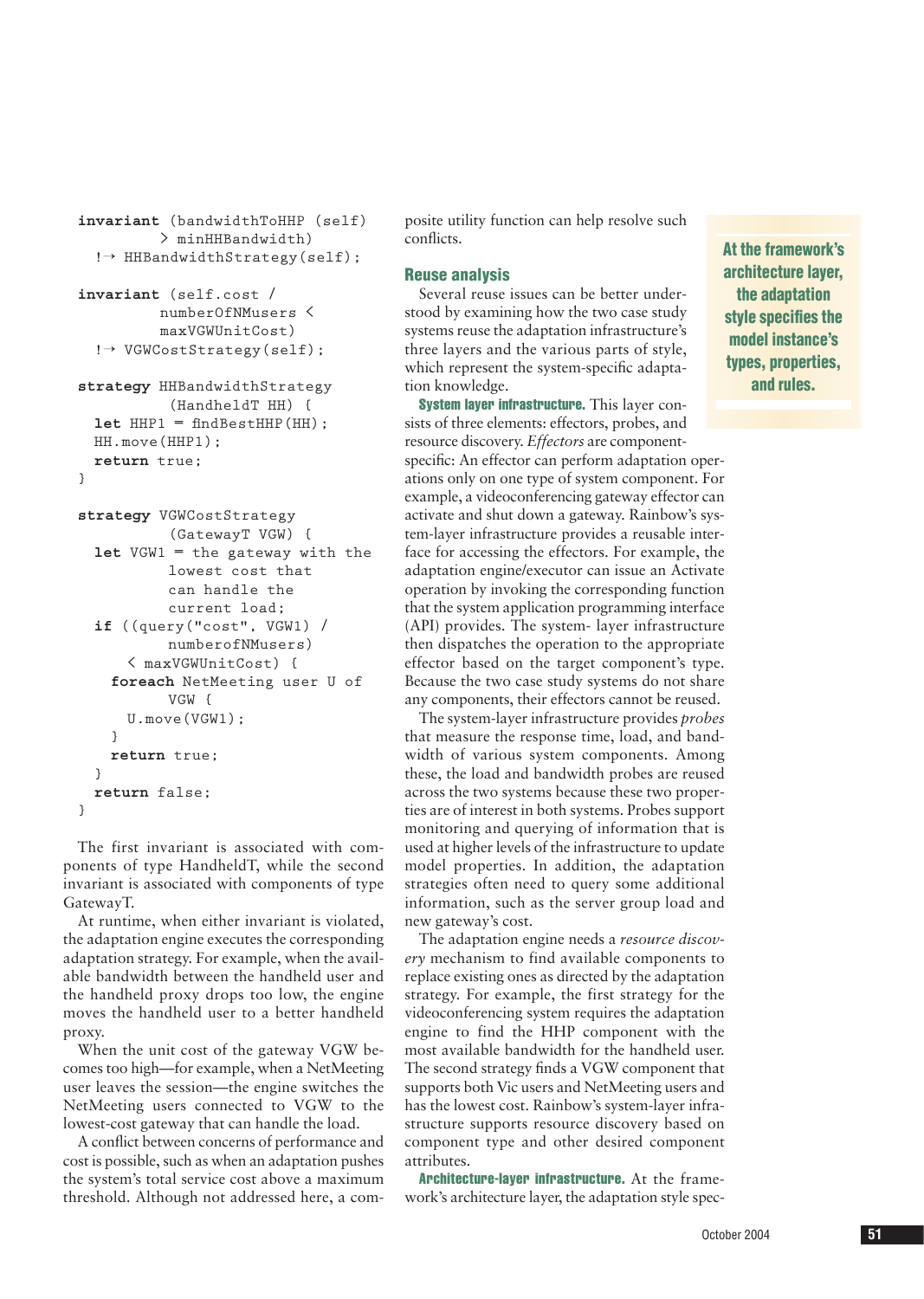| <b>Architectural</b><br>style | <b>System</b><br><b>concerns</b> | <b>Reuse</b><br>achieved                   |
|-------------------------------|----------------------------------|--------------------------------------------|
| <b>Different</b>              | Different                        | Adaptation infrastructure                  |
| <b>Different</b>              | <b>Same</b>                      | Adaptation infrastructure,                 |
|                               |                                  | Properties, Mappings                       |
| <b>Same</b>                   | Different                        | Adaptation infrastructure, Types, Rules,   |
|                               |                                  | Mappings, Adaptation operators             |
| <b>Same</b>                   | <b>Same</b>                      | Adaptation infrastructure, Types, Rules,   |
|                               |                                  | Properties, Mappings, Adaptation operators |

#### **Table 1. Framework system-specific adaptation knowledge reuse summary.**

ifies the types, properties, and rules of the model instance that the model manager handles. The functionalities of the gauges, model manager, constraint evaluator, and adaptation engine remain the same. Gauges for the properties of response time, load, and bandwidth aggregate information from the corresponding probes and update the appropriate properties in the model.

Translation infrastructure. This layer bridges the abstraction gap between the model and the system. For example, when the adaptation engine performs resource discovery to find a VGW, the translation layer must map the architectural type GatewayT to the system-level component type sysGateway that the system-layer resource discovery mechanism uses. Likewise, when the adaptation engine applies the connect operator to two elements in the architectural model, such as a NetMeeting user and a gateway, the translation layer must map them to actual machines in the system. These mappings are stored in the translation repository, and the translators perform the actual translation.

System-specific adaptation knowledge. The two case study systems differ in adaptation styles but share a system concern. This concern manifests itself in the properties of each style, so sharing the same concern means that the system can reuse the knowledge about the shared properties of load and bandwidth. Part of the knowledge is the translation mappings between the system properties and architectural properties that the style defines. For properties that the gauges need to aggregate, such as average latency, the aggregation knowledge can also be reused.

Drawing on these two case studies, Table 1 generalizes from our experience in determining what system-specific adaptation knowledge in the framework can be reused depending on the two dimensions of adaptation style and system concerns.

#### **Implementation and evaluation**

Moving beyond the two case studies, we have implemented a prototype of the Rainbow self-adaptation framework. At the system level, we use the global network positioning (GNP) approach to estimate network latency, the Remos tool<sup>6</sup> to measure bandwidth, and the network-sensitive service discovery (NSSD) mechanism7 to discover resources. We implemented probes that obtain information from GNP and the Remos tool.

The architecture-layer entities are implemented in Java, based on the Acme architectural design toolset.8 Performance-property gauges were implemented to read values from the probes and update the model manager's model via two event broadcast buses. For the translation infrastructure, the translation repository provides a Java RMI interface for the translators to use for storing and retrieving the necessary translation mappings.

Some translators are stand-alone entities, while others are integrated modules of system-layer or architecture-layer entities. Communications within the framework use XML messages over Java RMI.

Turning to the issue of reuse, although code size is not the only reuse measure, we can use the Rainbow prototype's code size to approximate the degree of reuse for the two systems. The Rainbow prototype—including the adaptation mechanism; model manager; gauge, probes, and their infrastructure; and the translation and system-layer infrastructure—requires 102 kilolines of code (KLoCs), with a breakdown of 84, 11, and 4 KLoCs for the architecture, system, and translation layers, respectively. Of these, the nonreused code and data for adaptation and translation mappings occupy about 1.8 KLoCs. In addition, the project reused 73 KLoCs of tool and utility code.

The Rainbow framework's self-adaptation effectiveness and performance are two other important aspects requiring evaluation. We can use the clientserver system to demonstrate the effectiveness of the framework's self-adaptation. To demonstrate this, we conducted an experiment on a dedicated testbed consisting of five routers and 11 machines communicating over 10-megabits-per-second lines. This experiment conducted repairs, while the network was overloaded, on a client-server system that required a client latency of less than two seconds.

The results show that for this application and the specific loads used in the experiment, selfrepair significantly improved system performance. Figure 5 shows sample results for system perfor-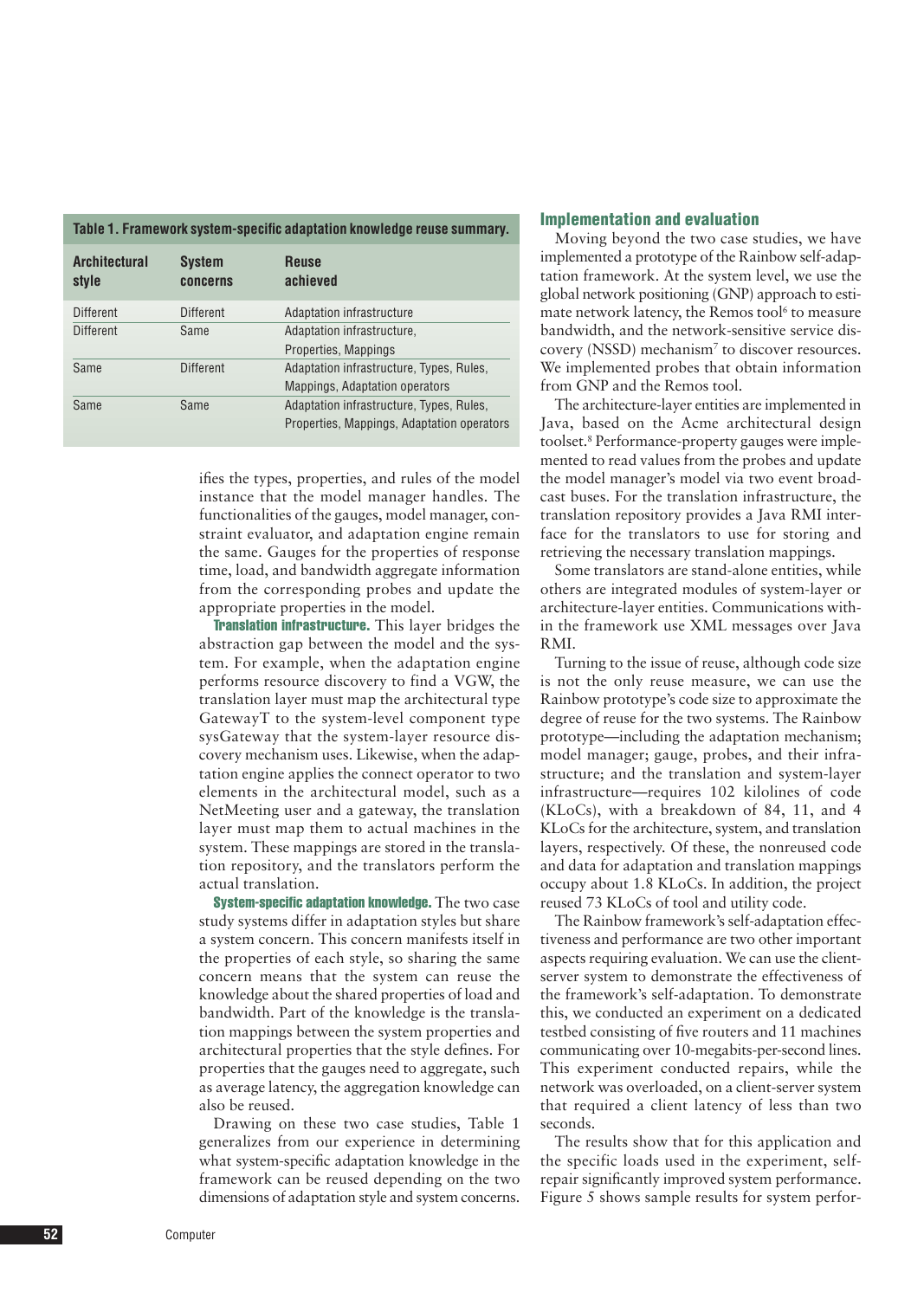mance with and without adaptation. Figure 5a shows that, without adaptation, once the latency experienced by each client rises above 2 seconds, it never again falls below this threshold. On the other hand, Figure 5b shows that if Rainbow issues the repairs, the client latencies return to optimal levels.

Perhaps not unexpectedly, our experiment also revealed that external repair has an associated latency. In the client-server example, it took several seconds for the system to notice a performance problem and several more seconds to fix it. For the videoconferencing application, elapsed time for adaptation at the architecture, translation, and system layers were 230, 300, and 1,600 ms, respectively, for one scenario, and 330, 900, and 1,500 ms, respectively, for another. Although we can imagine speeding up the round-trip repair time, these results indicate that the software architecturebased approach best suits repairs that operate on a systemwide scale and fix longer-term system behavior trends.

A lthough our evaluation indicates that it is possible to achieve architecture-based selfadaptation at low cost using reusable infrastructure, it is worth noting that the Rainbow framework rests on some important assumptions.

One assumption is that any target system will provide system access hooks for monitoring and adaptation. This assumption seems reasonable, at least for measurement, because an increasing number of measurement tools and infrastructure provide measures of or information about common component properties, including network bandwidth and latency. Several protocols can discover new services and resources for a system. Likewise, emerging effector technologies support dynamic changes to running system components. Also, developers can use wrappers to add hooks for making changes in legacy systems.

Another assumption lies in the adaptation infrastructure, where we assume probes will provide information about system properties, along with gauges to aggregate the information and update properties in the model manager. This assumption is based on a model that has well-defined gauge and probe APIs. We anticipate that external developers will specialize in developing gauges and probes for various purposes. Further, the measurement tools we have described could also implement the probe API or be wrapped to serve as probes, which would let developers of self-adapt-



**Figure 5. System performance with and without adaptation. The dashed lines indicate the desired latency behavior. (a) Without adaptation, if each client's latency rises above 2 seconds, it never again falls below that threshold. (b) Once repaired, client latencies soon return to optimal levels.**

ing systems plug in any gauge and probe to suit their needs.

Finally, the work we have described is inherently centralized, with monitoring and adaptation performed within a single Rainbow instance. Making this assumption has let us focus on core issues of self-adaptation—specifically monitoring, detection, resolution, and adaptation. At the same time, there may be concerns regarding scalability and single-point failure. The Rainbow framework can, however, be applied in a distributed setting. For example, we could apply Rainbow instances to adapt multiple subsystems of a distributed system, and then coordinate those instances toward an overall adaptation goal. The coordination and other distributed computing issues present a challenge for future research. ■